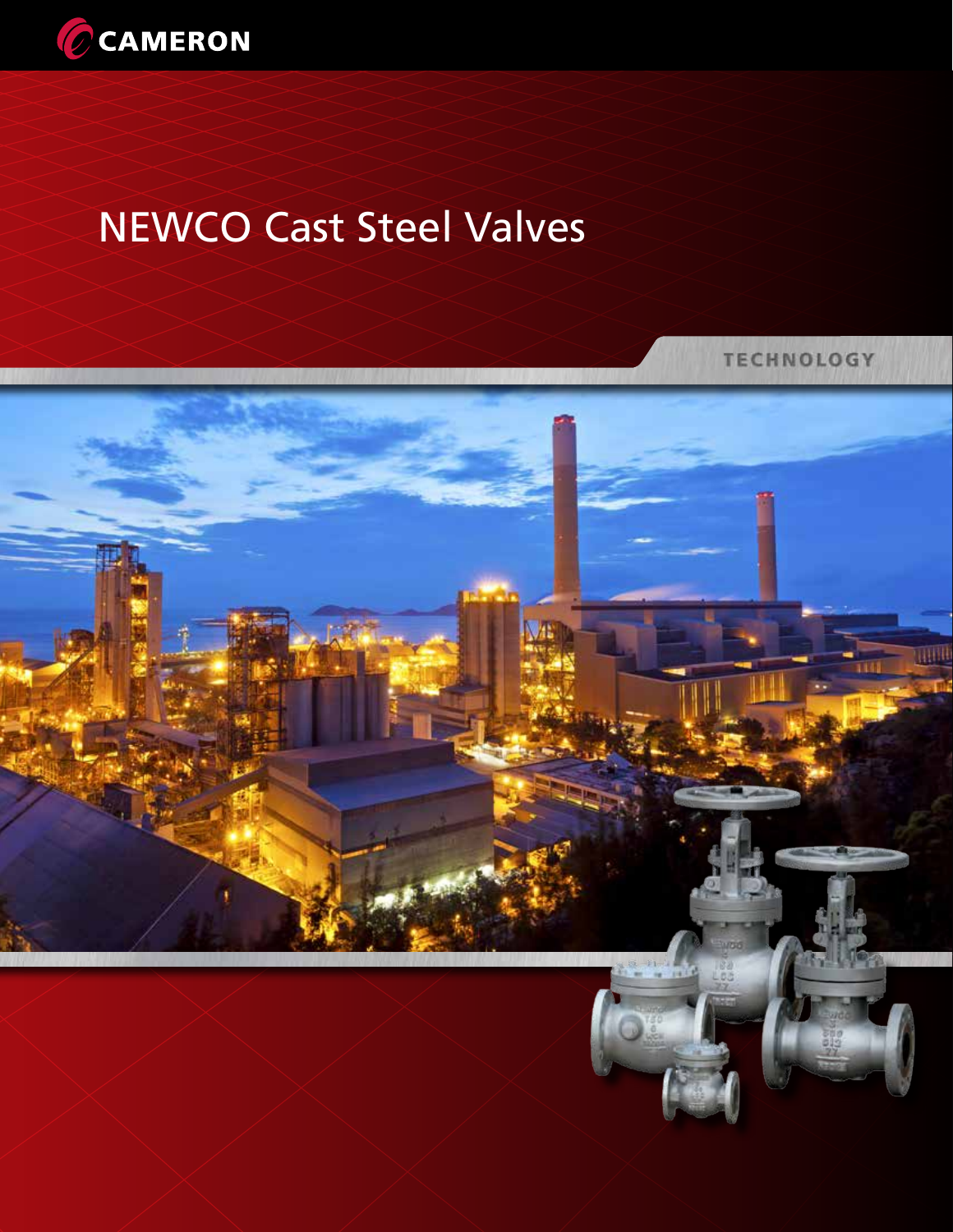

## Newco Cast Steel Valves

Cameron's NEWCO® cast steel gate, globe and check valves exceed all industry design requirements. These valves range from 2" to 54" (50 mm to 1350 mm) in pressure classes 150 to 1500.





#### Gates

Sizes: 2" to 54" (50 mm to 1350 mm) Classes: 150 to 1500

NEWCO cast steel gate valves are ideal for bi-directional flow and tight shutoff. Due to the flow characteristics of the wedge-to-seat design, gate valves should be operated in the full-open or full-closed position. Concentrated flow across the seats of a partially opened gate valve risks possible seat damage, therefore throttling is not recommended. Gate valves are utilized in applications where minimum pressure drop is desired.





## Globes

Sizes: 2" to 24" (50 mm to 600 mm) Classes: 150 to 1500

NEWCO cast steel globe valves are ideal for unidirectional, controlled flow. The flow characteristics of a globe valve are repeatable, consistent and easy to control at various open positions, which makes the design ideal for general flow regulation.

**Note:** If line pressure drops below 20%, cavitation, vibration and noise may occur, resulting in hardware damage. If these conditions are likely, consult your Cameron representative for recommendations.

## Angle Globes

Sizes: 2" to 12" (50 mm to 300 mm) Classes: 150 to 600

NEWCO cast steel angle globe valves are ideal for unidirectional, controlled flow. The flow characteristics of an angle globe valve are repeatable, consistent and easy to control at various positions, which makes the design ideal for general flow regulation.

**Note:** If line pressure drops below 20%, cavitation, vibration and noise may occur, resulting in hardware damage. If these conditions are likely, consult your Cameron representative for recommendations.

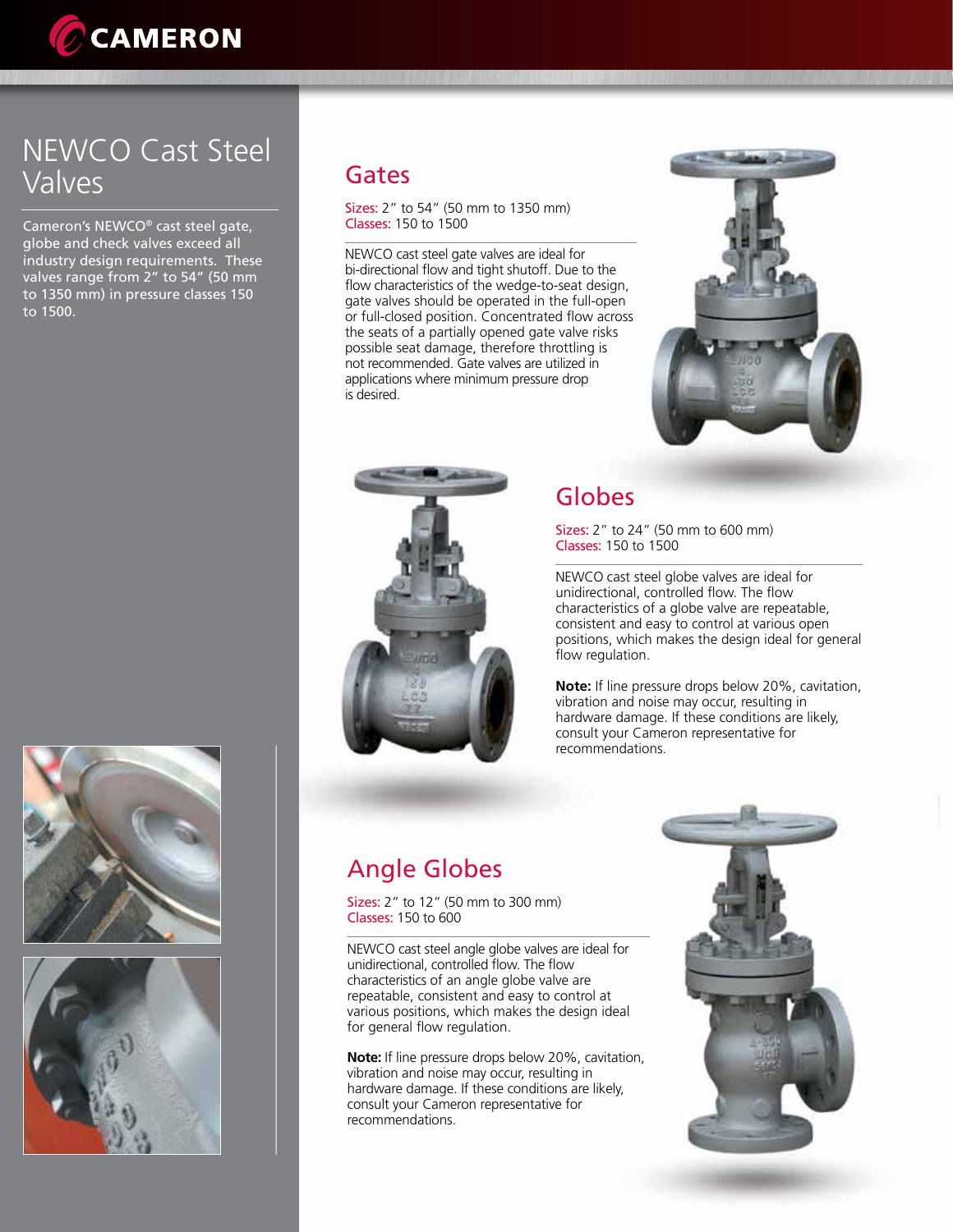

### Swing Checks

Sizes: 2" to 24" (50 mm to 600 mm) Classes: 150 to 1500

NEWCO cast steel swing check valves yield minimal restriction to low-velocity environments and are ideal for preventing backflow in unidirectional flow applications in horizontal flow piping.

**Note:** Please consult Cameron's Engineering Department for upward (vertical) flow applications.

#### Tilting Disc Checks

Sizes: 2" to 24" (50 mm to 600 mm) Classes: 150 to 300 (See Pressure Seal to 2500)

NEWCO cast steel tilting disc check valves yield minimal restriction to lowvelocity environments and are ideal for preventing backflow in unidirectional flow applications in horizontal flow piping. The tilting disc design helps to reduce the slamming of the disc when backflow occurs.

**Note:** Please consult Cameron's Engineering Department for upward (vertical) flow applications.





#### Stop Checks

Sizes: 2" to 18" (50 mm to 450 mm) Classes: 150 to 1500

NEWCO cast steel stop check valves are designed much the same as globe valves, except there is no mechanical connection (split lock ring) between the stem and disc. They are designed to give check valve protection in the event of fluid backflow, and are commonly used to prevent flow from a header fed by multiple sources when there is a loss in pressure in one of the sources. Stop check valves must be installed with line pressure under the disc so only boiler pressure can raise the disc. Stop check valves also must be installed horizontally.

## Angle Stop Checks

Sizes: 2" to 12" (50 mm to 300 mm) Classes: 150 to 600

NEWCO cast steel angle stop check valves are designed much the same as angle globe valves, except there is no mechanical connection (split lock ring) between the stem and disc. They are designed to give check valve protection in the event of fluid backflow, and are commonly used to prevent flow from a header fed by multiple sources when there is a loss in pressure in one of the sources. Angle stop check valves must be installed with line pressure under the disc so only boiler pressure can raise the disc. Stop check valves also must be installed horizontally.